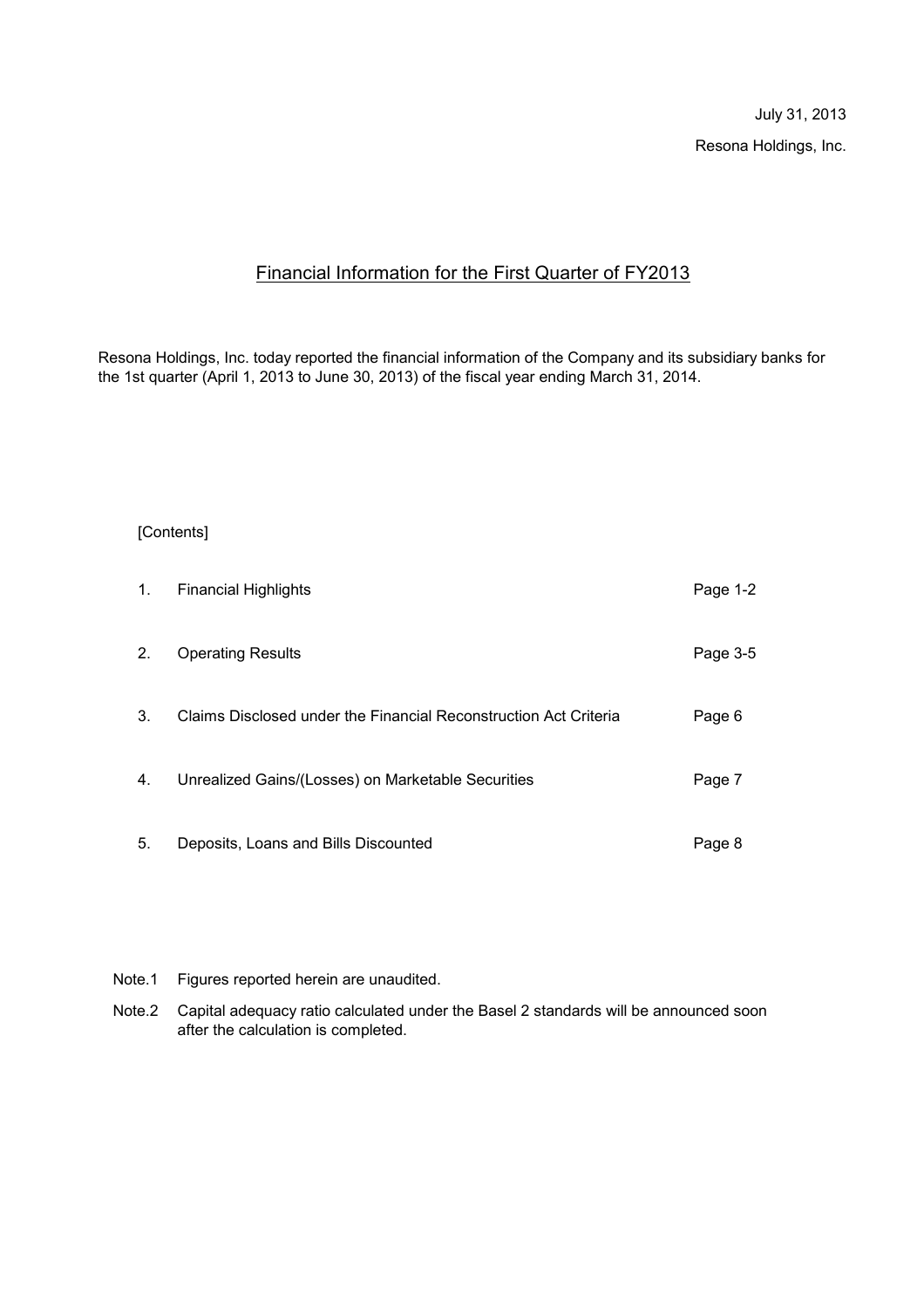# 1. Financial Highlights

・Resona Holdings on a consolidated basis posted a net income of Y62.1 bn for the 1Q of FY2013 (an increase of Y18.8 bn YoY). The three subsidiary banks on a non-consolidated combined basis registered a net income of Y55.8 bn (an increase of Y16.4 bn YoY).

・Actual net operating profit of the three subsidiary banks on a non-consolidated basis increased by Y1.5 bn YoY. Although income from investment trust sales has been steadily, net interest income from loans and deposits decreased.

・Income before income taxes of subsidiary banks on a non-consolidated combined basis increased by Y15.6 bn YoY due to the improvement in net losses on stocks and continuation of net reversal in credit expenses.

・ With the acquisition of own shares on July 19, 2013, repayment of Y99.2 bn (based on the injected amount) which is a part of the public funds pursuant to the Deposit Insurance Act has been implemented, and the outstanding total



| (3) Trend of Quarterly Results <sup>*1</sup> (Total of 3 group banks) |        |        | *1. 2Q=1H(6Ms)-1Q(3Ms), 3Q=3Q(9Ms)-1H(6Ms),<br>4Q=Full year(12Ms)-3Q(9Ms) |        |        |         |         |  |
|-----------------------------------------------------------------------|--------|--------|---------------------------------------------------------------------------|--------|--------|---------|---------|--|
| $(Y$ bn)                                                              | FY2012 | FY2012 | FY2012                                                                    | FY2012 | FY2013 |         | FY2013  |  |
|                                                                       | 1Q     | 2Q     | 3Q                                                                        | 4Q     | 1Q     | YoY     | 1H      |  |
|                                                                       |        |        |                                                                           |        |        | change  | Plan    |  |
| <b>Gross operating profit</b>                                         | 143.5  | 146.5  | 139.1                                                                     | 152.4  | 145.3  | $+1.7$  | 282.0   |  |
| Net interest income                                                   | 108.4  | 109.9  | 106.9                                                                     | 107.6  | 104.1  | (4.2)   |         |  |
| Income from loans & deposits <sup>*2</sup>                            | 97.8   | 96.9   | 96.8                                                                      | 93.7   | 92.2   | (5.6)   |         |  |
| Fees & com. plus trust fees                                           | 24.0   | 25.5   | 22.0                                                                      | 34.2   | 31.0   | $+7.0$  |         |  |
| Other $3$                                                             | 11.0   | 11.0   | 10.1                                                                      | 10.4   | 10.0   | (1.0)   |         |  |
| <b>Operating expenses</b>                                             | (82.7) | (83.5) | (81.8)                                                                    | (87.3) | (83.0) | (0.2)   | (167.0) |  |
| Actual net operating profit <sup>*4</sup>                             | 60.7   | 62.9   | 57.2                                                                      | 65.0   | 62.2   | $+1.5$  | 115.0   |  |
| Other gains/(losses)                                                  | (0.0)  | (2.5)  | 13.2                                                                      | (2.9)  | 14.1   | $+14.1$ |         |  |
| Net gains/(losses) on stocks                                          | (12.3) | (5.5)  | 2.7                                                                       | 7.2    | 6.8    | $+19.1$ |         |  |
| <b>Total credit expenses</b>                                          | 13.2   | (1.9)  | 11.4                                                                      | (1.3)  | 7.2    | (6.0)   | (21.0)  |  |
| Income before income taxes                                            | 60.7   | 60.4   | 70.5                                                                      | 62.0   | 76.4   | $+15.6$ | 97.0    |  |
| Income taxes                                                          | (21.3) | 60.8   | (23.6)                                                                    | (17.7) | (20.5) | $+0.7$  |         |  |
| Net income                                                            | 39.4   | 121.2  | 46.9                                                                      | 44.3   | 55.8   | $+16.4$ | 64.0    |  |

\*2. Domestic banking account, deposits include NCDs. \*3. Trading income and other operating income.

\*4. Net operating profit before provision to general reserve and expenses related to problem loan disposal in the trust account.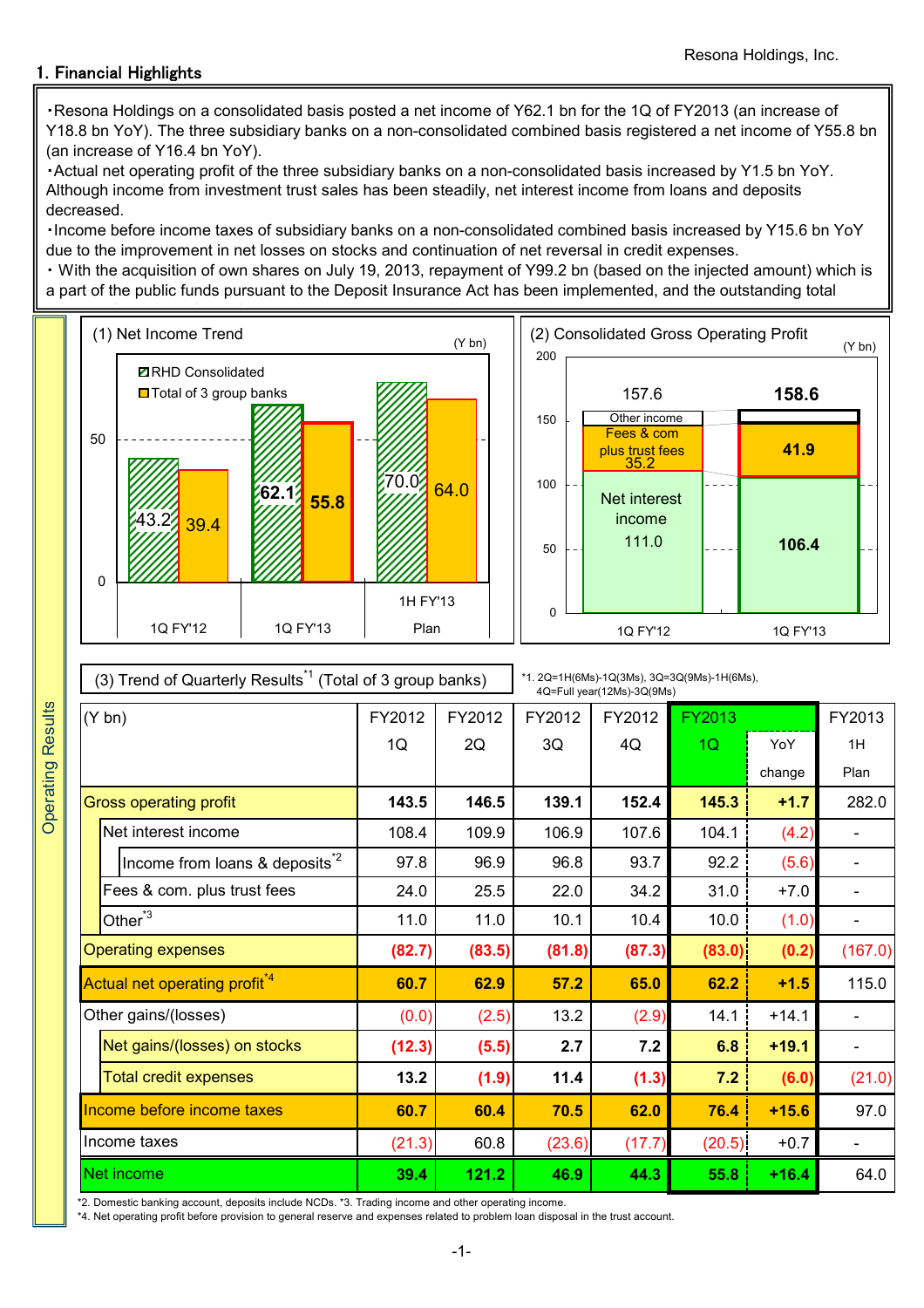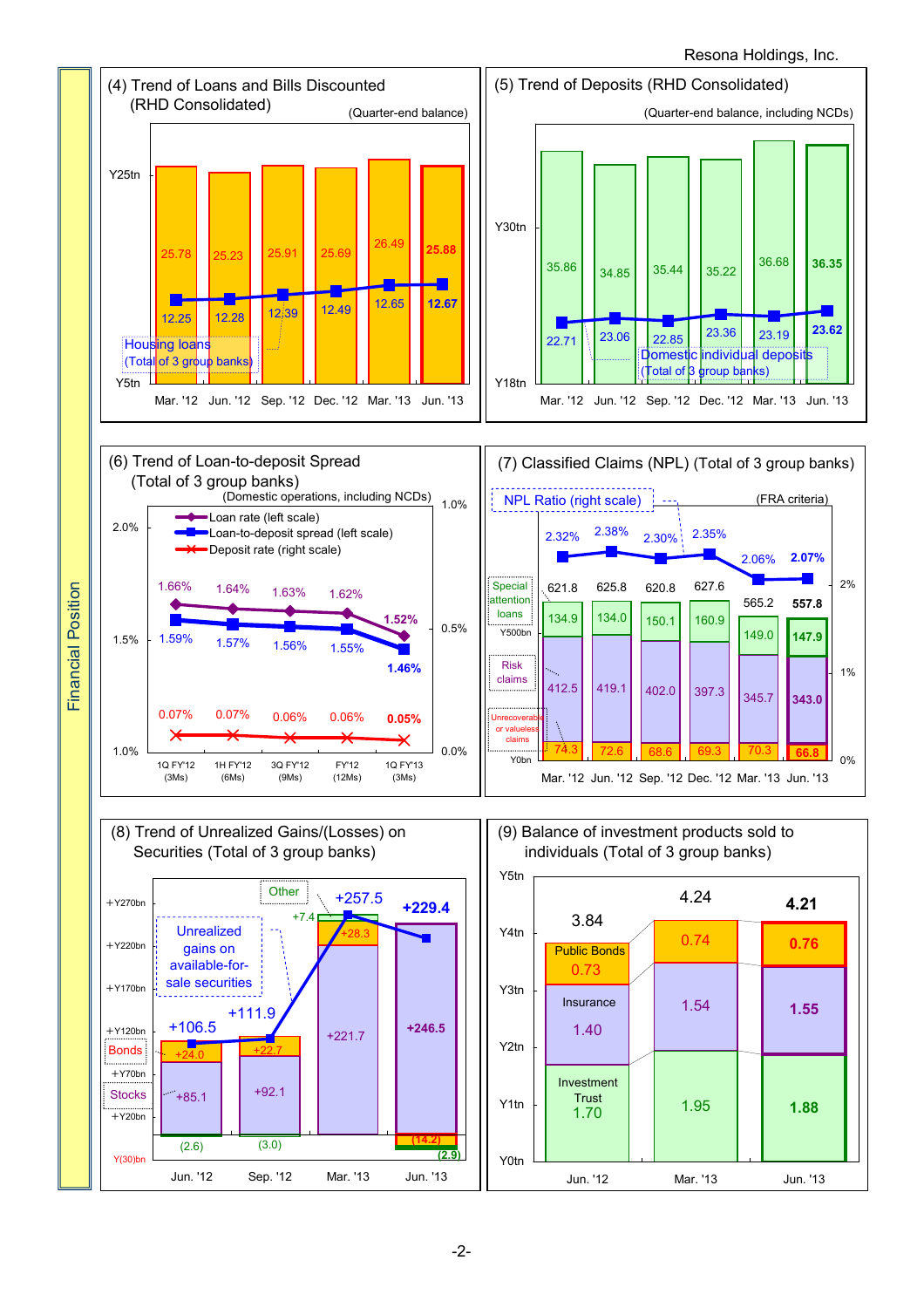# **2. Operating Results**

(1)Resona Holdings (Consolidated)

| (i) Statements of Income                                                         |                |            |        | (Billions of yen) |
|----------------------------------------------------------------------------------|----------------|------------|--------|-------------------|
|                                                                                  |                | 1Q FY 2013 | Change | 1Q FY 2012        |
| Ordinary income                                                                  | 1              | 211.0      | 1.2    | 209.8             |
| Consolidated gross operating profit                                              | 2              | 158.6      | 0.9    | 157.6             |
| Interest income                                                                  | 3              | 106.4      | (4.5)  | 111.0             |
| Trust fees (after disposal of problem loans in the trust account)                | $\overline{4}$ | 5.6        | 0.2    | 5.4               |
| <disposal account="" in="" loans="" of="" problem="" the="" trust=""></disposal> | 5              | (0.0)      | (0.0)  | (0.0)             |
| Fees and commissions                                                             | 6              | 36.2       | 6.4    | 29.8              |
| Trading income                                                                   | 7              | (4.3)      | (8.9)  | 4.6               |
| Other operating income                                                           | 8              | 14.5       | 7.9    | 6.6               |
| Provision to general reserve for possible loan losses                            | 9              |            |        |                   |
| General and administrative expenses                                              | 10             | (86.8)     | 0.7    | (87.5)            |
| Other gains/(losses), net                                                        | 11             | 14.2       | 15.4   | (1.1)             |
| Net gains/(losses) on stocks                                                     | 12             | 6.8        | 19.0   | (12.1)            |
| Disposal of problem loans                                                        | 13             | (3.2)      | 3.2    | (6.5)             |
| Reversal of credit expenses                                                      | 14             | 12.0       | (5.8)  | 17.8              |
| Equity in earnings of investments in affiliates                                  | 15             | 0.0        | (0.0)  | 0.0               |
| Ordinary profits                                                                 | 16             | 86.0       | 17.1   | 68.9              |
| Extraordinary gains                                                              | 17             | 3.0        | 2.5    | 0.5               |
| <b>Extraordinary losses</b>                                                      | 18             | (0.4)      | 0.1    | (0.5)             |
| Income before income taxes and minority interests                                | 19             | 88.7       | 19.7   | 68.9              |
| Income taxes - current                                                           | 20             | (23.6)     | (10.0) | (13.6)            |
| Income taxes - deferred                                                          | 21             | 0.6        | 11.6   | (11.0)            |
| Minority interests in net income                                                 | 22             | (3.5)      | (2.4)  | (1.0)             |
| Net income                                                                       | 23             | 62.1       | 18.8   | 43.2              |
| Credit expense (5, 9, 13, 14)                                                    | 24             | 8.7        | (2.5)  | 11.3              |
| Disposal of problem loans in the trust account                                   | 25             | (0.0)      | (0.0)  | (0.0)             |
| Provision to general reserve for possible loan losses                            | 26             | 11.6       | (13.8) | 25.4              |
| Write-off of loans                                                               | 27             | (2.9)      | 3.1    | (6.1)             |
| Provision to specific reserve for possible loan losses                           | 28             | (4.0)      | 6.8    | (10.8)            |
| Provision to special reserve for certain overseas loans                          | 29             | (0.0)      | (0.0)  | 0.0               |
| Other disposal of problem loans                                                  | 30             | (0.2)      | 0.0    | (0.3)             |
| Gains on recoveries of written-off loans                                         | 31             | 4.3        | 1.1    | 3.1               |
| (ii) ROE                                                                         |                |            |        | $(\% )$           |
|                                                                                  |                | 1Q FY 2013 | Change | 1Q FY 2012        |
| Net income ROE                                                                   |                | 12.12      | 2.04   | 10.07             |

Net income ROE

(Note)

ROE=  $\frac{\text{Net income}(1Q) \times 365/91}{\text{(Net assets at the beginning of the fiscal period + Net assets at the fiscal period-end) / 2}$ 

(Consolidated ROE): Excluding minority interests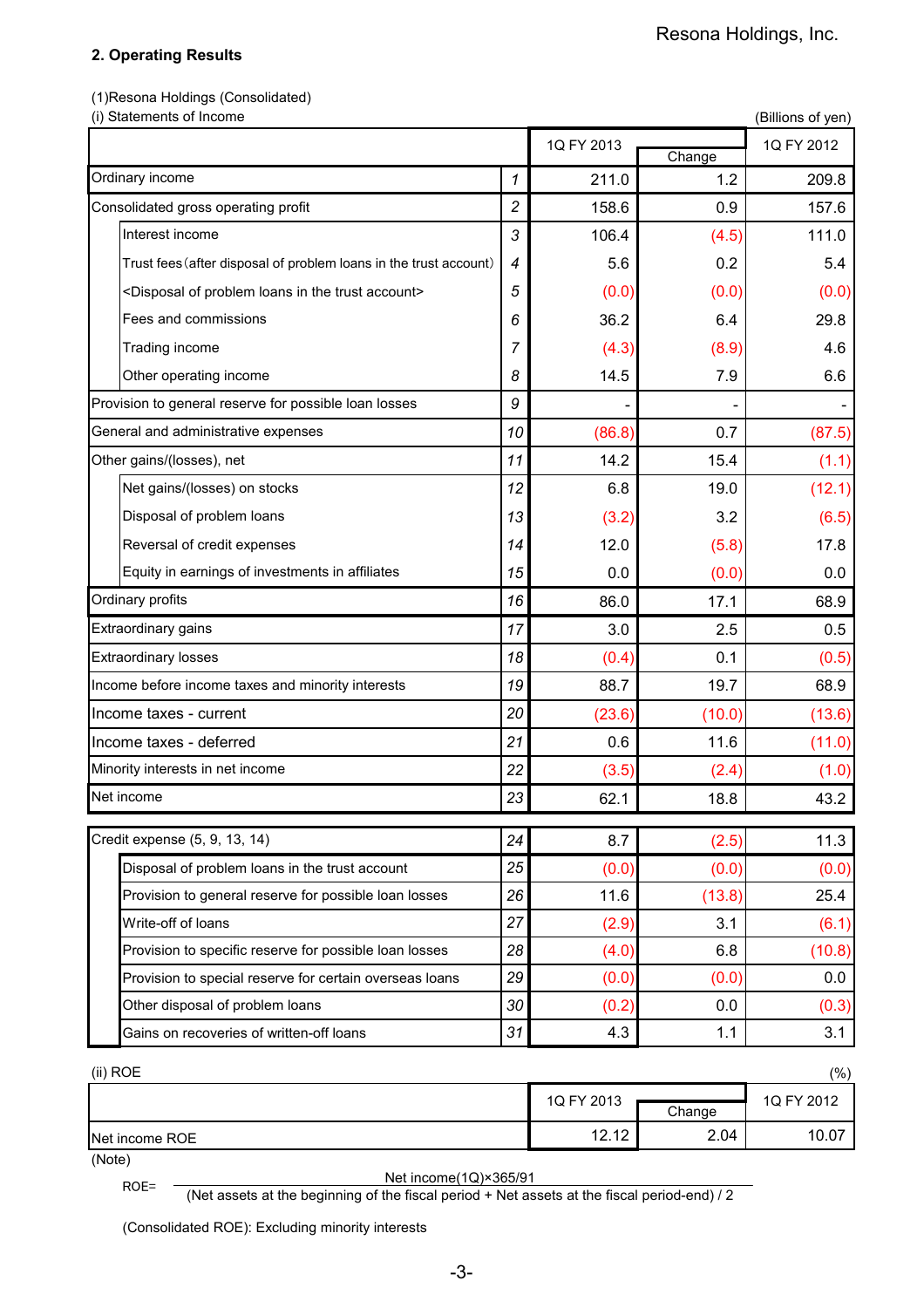# (2)Total of three banks, Non-consolidated figures of each bank

## Resona Holdings, Inc.

| (i) Statements of Income                                                                                                                                                            |                 |                                     |                    |            |            |          | (Billions of yen) |  |  |
|-------------------------------------------------------------------------------------------------------------------------------------------------------------------------------------|-----------------|-------------------------------------|--------------------|------------|------------|----------|-------------------|--|--|
|                                                                                                                                                                                     |                 | Total of three banks<br>Resona Bank |                    |            |            |          |                   |  |  |
|                                                                                                                                                                                     |                 |                                     | [Non-consolidated] |            |            |          |                   |  |  |
|                                                                                                                                                                                     |                 | 1Q FY 2013                          |                    | 1Q FY 2012 | 1Q FY 2013 |          | 1Q FY 2012        |  |  |
|                                                                                                                                                                                     |                 |                                     | Change             |            |            | Change   |                   |  |  |
| Gross operating profit                                                                                                                                                              | $\mathbf{1}$    | 145.3                               | 1.7                | 143.5      | 94.3       | (0.7)    | 95.0              |  |  |
| Interest income                                                                                                                                                                     | $\overline{c}$  | 104.1                               | (4.2)              | 108.4      | 65.1       | (1.8)    | 66.9              |  |  |
| <net (domestic<="" and="" deposits="" from="" income="" interest="" loans="" td=""><td>3</td><td>92.2</td><td>(5.6)</td><td>97.8</td><td>57.6</td><td>(3.4)</td><td>61.1</td></net> | 3               | 92.2                                | (5.6)              | 97.8       | 57.6       | (3.4)    | 61.1              |  |  |
| operations, including NCDs)>                                                                                                                                                        |                 |                                     |                    |            |            |          |                   |  |  |
| Trust fees (after disposal of problem loans in trust account)                                                                                                                       | 4               | 5.6                                 | 0.2                | 5.4        | 5.6        | 0.2      | 5.4               |  |  |
| <disposal account="" in="" loans="" of="" problem="" the="" trust=""></disposal>                                                                                                    | 5               | (0.0)                               | (0.0)              | (0.0)      | (0.0)      | (0.0)    | (0.0)             |  |  |
| Fees and commissions                                                                                                                                                                | 6               | 25.4                                | 6.8                | 18.5       | 17.1       | 4.4      | 12.6              |  |  |
| Trading income                                                                                                                                                                      | 7               | (4.0)                               | (8.6)              | 4.6        | (4.0)      | (8.6)    | 4.6               |  |  |
| Other operating income                                                                                                                                                              | 8               | 14.0                                | 7.6                | 6.4        | 10.5       | 5.0      | 5.4               |  |  |
| Expenses (excluding non-recurring items)                                                                                                                                            | 9               | (83.0)                              | (0.2)              | (82.7)     | (54.4)     | (0.3)    | (54.0)            |  |  |
| Personnel expenses                                                                                                                                                                  | 10              | (32.1)                              | 0.3                | (32.5)     | (20.7)     | 0.2      | (20.9)            |  |  |
| Non-personnel expenses                                                                                                                                                              | 11              | (46.6)                              | (0.2)              | (46.3)     | (31.0)     | (0.3)    | (30.6)            |  |  |
| Taxes                                                                                                                                                                               | 12              | (4.2)                               | (0.3)              | (3.9)      | (2.6)      | (0.2)    | (2.4)             |  |  |
| Provision to general reserve for possible loan losses                                                                                                                               | 13              | 1.8                                 | 0.7                | 1.0        |            |          |                   |  |  |
| Actual net operating profit                                                                                                                                                         | $\overline{14}$ | 62.2                                | 1.5                | 60.7       | 39.9       | (1.1)    | 41.0              |  |  |
| Core net operating profit                                                                                                                                                           | 15              | 57.0                                | 8.8                | 48.2       | 37.5       | 7.8      | 29.7              |  |  |
| Net operating profit                                                                                                                                                                | 16              | 64.1                                | 2.2                | 61.8       | 39.8       | (1.1)    | 41.0              |  |  |
| Net gains/(losses) on bonds                                                                                                                                                         | $\overline{17}$ | 5.2                                 | (7.3)              | 12.5       | 2.3        | (8.9)    | 11.2              |  |  |
| Other gains/(losses), net                                                                                                                                                           | 18              | 12.7                                | 13.8               | (1.1)      | 12.7       | 13.0     | (0.3)             |  |  |
| Net gains/(losses) on stocks                                                                                                                                                        | $\overline{19}$ | 6.8                                 | 19.1               | (12.3)     | 6.2        | 18.0     | (11.7)            |  |  |
| Gains on sale                                                                                                                                                                       | 20              | 7.1                                 | 6.2                | 0.9        | 6.5        | 5.7      | 0.7               |  |  |
| Losses on sale                                                                                                                                                                      | 21              | (0.0)                               | 3.1                | (3.1)      | (0.0)      | 3.0      | (3.0)             |  |  |
| Losses on devaluation                                                                                                                                                               | 22              | (0.2)                               | 9.8                | (10.1)     | (0.2)      | 9.2      | (9.4)             |  |  |
| Disposal of problem loans                                                                                                                                                           | 23              | (5.5)                               | 2.1                | (7.6)      | (2.6)      | 2.0      | (4.6)             |  |  |
| Reversal of credit expenses                                                                                                                                                         | 24              | 10.9                                | (8.8)              | 19.8       | 8.0        | (8.0)    | 16.0              |  |  |
| Other                                                                                                                                                                               | 25              | 0.4                                 | 1.4                | (1.0)      | 1.1        | 1.1      | 0.0               |  |  |
| Ordinary profits                                                                                                                                                                    | $\overline{26}$ | 76.8                                | 16.1               | 60.7       | 52.6       | 11.9     | 40.6              |  |  |
| Extraordinary gains/(losses), net                                                                                                                                                   | $\overline{27}$ | (0.4)                               | (0.4)              | 0.0        | (0.3)      | (0.4)    | 0.1               |  |  |
| Net gains/(losses) on disposal of fixed assets                                                                                                                                      | 28              | (0.3)                               | (0.4)              | 0.1        | (0.2)      | (0.4)    | 0.1               |  |  |
| Inpairment losses on fixed assets                                                                                                                                                   | 29              | (0.1)                               | 0.0                | (0.1)      | (0.1)      | (0.0)    | (0.0)             |  |  |
| Income before income taxes                                                                                                                                                          | $\overline{30}$ | 76.4                                | 15.6               | 60.7       | 52.2       | 11.5     | 40.7              |  |  |
| Income taxes-current                                                                                                                                                                | 31              | (20.6)                              | (9.8)              | (10.7)     | (12.1)     | (6.5)    | (5.5)             |  |  |
| Income taxes-deferred                                                                                                                                                               | 32              | 0.0                                 | 10.6               | (10.5)     | 0.4        | 8.6      | (8.2)             |  |  |
| Net income                                                                                                                                                                          | 33              | 55.8                                | 16.4               | 39.4       | 40.5       | 13.6     | 26.9              |  |  |
|                                                                                                                                                                                     |                 |                                     |                    |            |            |          |                   |  |  |
| Credit expense (5, 13, 23, 24)                                                                                                                                                      | 7.2             | (6.0)                               | 13.2               | 5.3        | (6.0)      | 11.3     |                   |  |  |
| Disposal of problem loans in the trust account                                                                                                                                      | 35              | (0.0)                               | (0.0)              | (0.0)      | (0.0)      | (0.0)    | (0.0)             |  |  |
| Provision to general reserve for possible loan losses                                                                                                                               | 36              | 7.2                                 | (15.7)             | 23.0       | 3.2        | (15.6)   | 18.8              |  |  |
| $Mrito$ off of loang                                                                                                                                                                | 27              | (2.0)                               | $\Omega$           | (0, 0)     | ים חז      | $\Omega$ | (1.2)             |  |  |

| Provision to general reserve for possible loan losses   | 36 | 7.2   | (15.7) | 23.0  | 3.2   | (15.6) | 18.8  |
|---------------------------------------------------------|----|-------|--------|-------|-------|--------|-------|
| Write-off of loans                                      | 37 | (2.9) | 3.0    | (6.0) | (2.3) | 2.0    | (4.3) |
| Provision to specific reserve for possible loan losses  | 38 | (1.0) | 5.4    | (6.4) | 1.8   | 7.2    | (5.3) |
| Provision to special reserve for certain overseas loans | 39 | (0.0) | (0.0)  | 0.0   | (0.0) | (0.0)  | 0.0   |
| Other disposal of problem loans                         | 40 | (0.2) | 0.0    | (0.3) | (0.3) | 0.0    | (0.3) |
| Gains on recoveries of written-off claims               | 41 | 4.2 l |        | 3.1   | 2.9   | 0.3    | 2.5   |
| Intes)                                                  |    |       |        |       |       |        |       |

(No

1. Actual net operating profit: Net operating profit before transfer to general reserve for possible loan losses and expenses related to problem loan disposal in the trust account.

2. Core net operating profit: Actual net operating profit less net gains/(losses) on bonds.

(ii) Interest rate spreads (domestic operations) (%)

| $\sim$ $\sim$                                            |                     | Total of three banks<br>[Non-consolidated] |            | Resona Bank         |        |              |
|----------------------------------------------------------|---------------------|--------------------------------------------|------------|---------------------|--------|--------------|
|                                                          | 1Q FY 2013 <b>I</b> | Change                                     | 1Q FY 2012 | 1Q FY 2013 <b>I</b> | Change | 1Q FY 2012 1 |
| Average interest rate of loans and bills discounted (A)  | 1.52                | (0.13)                                     | 1.66       | 1.47                | (0.12) | 1.60         |
| Average interest rate of deposits and negotiable CDs (B) | 0.05                | (0.01)                                     | 0.07       | 0.06                | (0.01) | 0.07         |
| Loan-to-deposit spread $(A) - (B)$                       | 1.46                | (0.12)                                     | . 59       | 1.41                | (0.10) | 1.52         |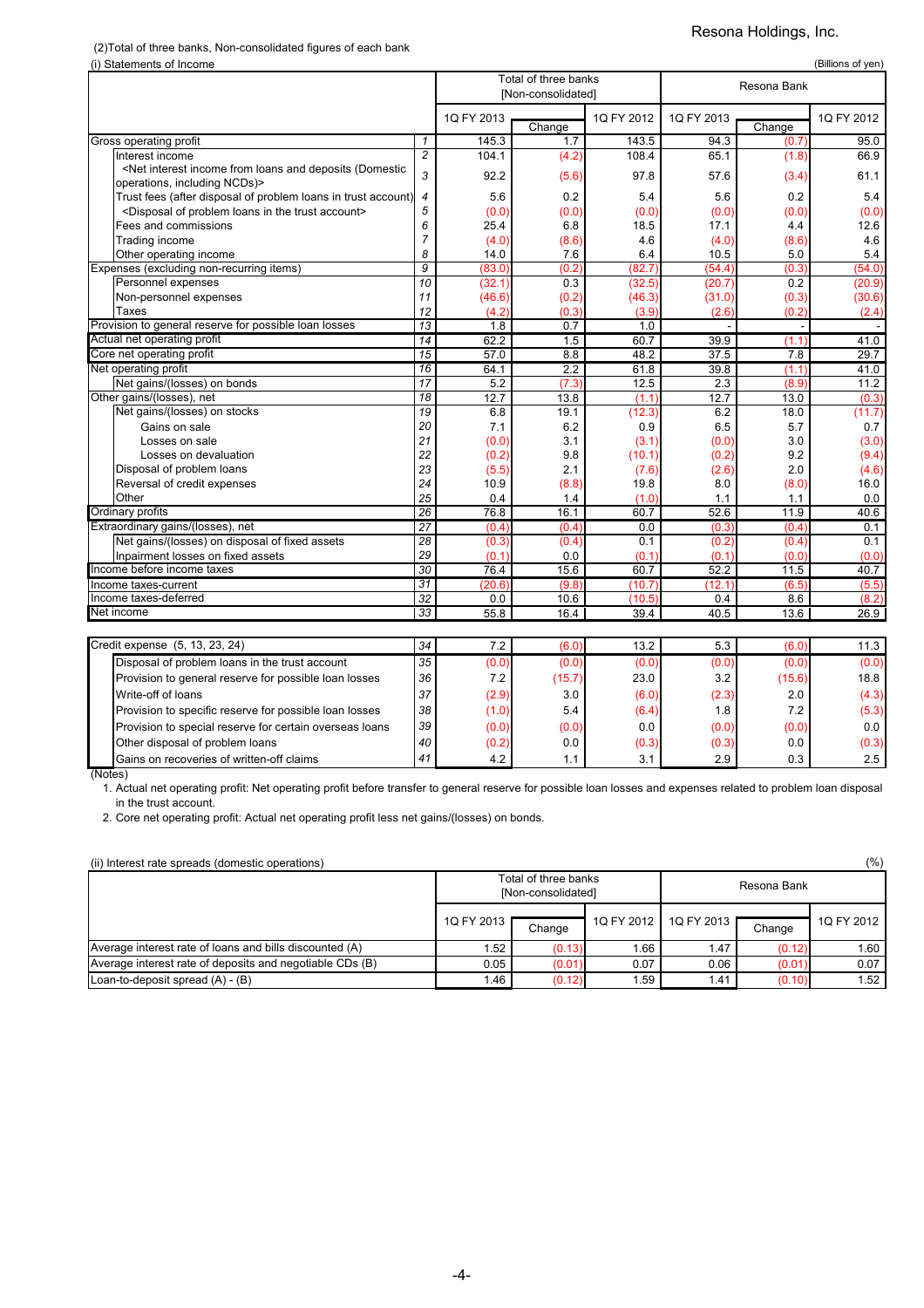# Resona Holdings, Inc.

| (i) Statements of Income                                                                                                                                 |                |            |                     |            | (Billions of yen) |                  |                  |  |  |
|----------------------------------------------------------------------------------------------------------------------------------------------------------|----------------|------------|---------------------|------------|-------------------|------------------|------------------|--|--|
|                                                                                                                                                          |                |            | Saitama Resona Bank |            |                   | Kinki Osaka Bank |                  |  |  |
|                                                                                                                                                          |                | 1Q FY 2013 | Change              | 1Q FY 2012 | 1Q FY 2013        | Change           | 1Q FY 2012       |  |  |
| Gross operating profit                                                                                                                                   | $\mathbf{1}$   | 35.4       | (0.3)               | 35.8       | 15.5              | 2.8              | 12.6             |  |  |
| Interest income                                                                                                                                          | $\overline{c}$ | 29.0       | (1.7)               | 30.8       | 9.9               | (0.7)            | 10.7             |  |  |
| <net (domestic<="" and="" deposits="" from="" income="" interest="" loans="" td=""><td></td><td></td><td></td><td></td><td></td><td></td><td></td></net> |                |            |                     |            |                   |                  |                  |  |  |
| operations, including NCDs)>                                                                                                                             | 3              | 25.4       | (1.5)               | 26.9       | 9.1               | (0.6)            | 9.7              |  |  |
| Trust fees (after disposal of problem loans in trust account)                                                                                            |                |            |                     |            |                   |                  |                  |  |  |
| <disposal account="" in="" loans="" of="" problem="" the="" trust=""></disposal>                                                                         | 5              |            |                     |            |                   |                  |                  |  |  |
| Fees and commissions                                                                                                                                     | 6              | 6.2        | 1.9                 | 4.3        | 2.0               | 0.4              | 1.6              |  |  |
| Trading income                                                                                                                                           | $\overline{7}$ |            |                     |            |                   |                  |                  |  |  |
| Other operating income                                                                                                                                   | 8              | 0.0        | (0.5)               | 0.6        | 3.4               | 3.1              | 0.3              |  |  |
| Expenses (excluding non-recurring items)                                                                                                                 | 9              | (18.8)     | (0.0)               | (18.8)     | (9.6)             | 0.2              | (9.8)            |  |  |
| Personnel expenses                                                                                                                                       | 10             | (7.2)      | (0.0)               | (7.1)      | (4.2)             | 0.1              | (4.4)            |  |  |
| Non-personnel expenses                                                                                                                                   | 11             | (10.6)     | 0.0                 | (10.6)     | (4.9)             | 0.0              | (4.9)            |  |  |
| <b>Taxes</b>                                                                                                                                             | 12             | (1.0)      | (0.0)               | (0.9)      | (0.4)             | (0.0)            | (0.4)            |  |  |
| Provision to general reserve for possible loan losses                                                                                                    | 13             |            |                     |            | 1.8               | 0.7              | 1.0              |  |  |
| Actual net operating profit                                                                                                                              | 14             | 16.5       | (0.4)               | 16.9       | 5.8               | 3.0              | 2.7              |  |  |
| Core net operating profit                                                                                                                                | 15             | 17.0       | 1.1                 | 15.9       | 2.4               | (0.1)            | 2.5              |  |  |
| Net operating profit                                                                                                                                     | 16             | 16.5       | (0.4)               | 16.9       | 7.6               | 3.8              | $\overline{3.8}$ |  |  |
| Net gains/(losses) on bonds                                                                                                                              | 17             | (0.4)      | (1.5)               | 1.0        | 3.3               | 3.1              | 0.2              |  |  |
| Other gains/(losses), net                                                                                                                                | 18             | 2.4        | 0.0                 | 2.4        | (2.5)             | 0.6              | (3.1)            |  |  |
| Net gains/(losses) on stocks                                                                                                                             | 19             | 0.2        | 0.0                 | 0.1        | 0.4               | 1.0              | (0.6)            |  |  |
| Gains on sale                                                                                                                                            | 20             | 0.2        | 0.0                 | 0.1        | 0.4               | 0.4              | 0.0              |  |  |
| Losses on sale                                                                                                                                           | 21             | (0.0)      | 0.0                 | (0.0)      |                   |                  |                  |  |  |
| Losses on devaluation                                                                                                                                    | 22             |            |                     |            | (0.0)             | 0.6              | (0.6)            |  |  |
| Disposal of problem loans                                                                                                                                | 23             | (0.0)      | 0.4                 | (0.5)      | (2.8)             | (0.3)            | (2.4)            |  |  |
| Reversal of credit expenses                                                                                                                              | 24             | 2.7        | (0.6)               | 3.4        | 0.1               | (0.1)            | 0.3              |  |  |
| Other                                                                                                                                                    | 25             | (0.3)      | 0.2                 | (0.6)      | (0.3)             | 0.1              | (0.4)            |  |  |
| Ordinary profits                                                                                                                                         | 26             | 19.0       | (0.3)               | 19.4       | 5.1               | 4.5              | 0.6              |  |  |
| Extraordinary gains/(losses), net                                                                                                                        | 27             | (0.0)      | (0.0)               | (0.0)      | 0.0               | 0.0              | (0.0)            |  |  |
| Net gains/(losses) on disposal of fixed assets                                                                                                           | 28             | (0.0)      | (0.0)               | (0.0)      | 0.0               | 0.0              | (0.0)            |  |  |
| Inpairment losses on fixed assets                                                                                                                        | 29             |            |                     |            |                   | 0.0              | (0.0)            |  |  |
| Income before income taxes                                                                                                                               | 30             | 18.9       | (0.4)               | 19.3       | 5.1               | 4.5              | 0.6              |  |  |
| Income taxes-current                                                                                                                                     | 31             | (6.5)      | (1.9)               | (4.5)      | (1.8)             | (1.2)            | (0.6)            |  |  |
| Income taxes-deferred                                                                                                                                    | 32             | (0.4)      | 1.9                 | (2.3)      | 0.1               | 0.0              | 0.0              |  |  |
| Net income                                                                                                                                               | 33             | 11.9       | (0.4)               | 12.4       | 3.3               | 3.3              | 0.0              |  |  |
| Credit expense (5, 13, 23, 24)                                                                                                                           | 34             | 2.6        | (0.2)               | 2.9        | (0.7)             | 0.2              | (1.0)            |  |  |
| Disposal of problem loans in the trust account                                                                                                           | 35             |            |                     |            |                   |                  |                  |  |  |
| Provision to general reserve for possible loan losses                                                                                                    | 36             | 2.2        | (0.9)               | 3.1        | 1.8               | 0.7              | 1.0              |  |  |
| Write-off of loans                                                                                                                                       | 37             | (0.1)      | 0.4                 | (0.5)      | (0.5)             | 0.6              | (1.1)            |  |  |
| Provision to specific reserve for possible loan losses                                                                                                   | 38             | (0.6)      | (0.7)               | 0.0        | (2.2)             | (1.0)            | (1.2)            |  |  |
|                                                                                                                                                          | 39             |            |                     |            |                   |                  |                  |  |  |
| Provision to special reserve for certain overseas loans                                                                                                  |                |            |                     |            |                   |                  |                  |  |  |
| Other disposal of problem loans                                                                                                                          | 40             | 0.0        | 0.0                 | 0.0        | 0.0               | 0.0              | (0.0)            |  |  |

Gains on recoveries of written-off claims **41** 1.1 1.0 0.1 0.1 0.1 0.1 0.3 (Notes)

1. Actual net operating profit: Net operating profit before transfer to general reserve for possible loan losses and expenses related to problem loan disposal in the trust account.

2. Core net operating profit: Actual net operating profit less net gains/(losses) on bonds.

### (ii) Interest rate spreads (domestic operations) (%)

|                                                          |                     | Saitama Resona Bank<br>Kinki Osaka Bank |            |                     |        |            |  |  |  |
|----------------------------------------------------------|---------------------|-----------------------------------------|------------|---------------------|--------|------------|--|--|--|
|                                                          | 1Q FY 2013 <b>F</b> | Change                                  | 1Q FY 2012 | 1Q FY 2013 <b>T</b> | Change | 1Q FY 2012 |  |  |  |
| Average interest rate of loans and bills discounted (A)  | .62 <sub>1</sub>    | (0.14)                                  | 1.77       | 1.61                | (0.18) | 1.80       |  |  |  |
| Average interest rate of deposits and negotiable CDs (B) | 0.04                | (0.01)                                  | 0.05       | 0.09                | (0.00) | 0.09       |  |  |  |
| Loan-to-deposit spread $(A) - (B)$                       | .58                 | (0.13)                                  | 1.71       | 1.51                | (0.18) | 1.70       |  |  |  |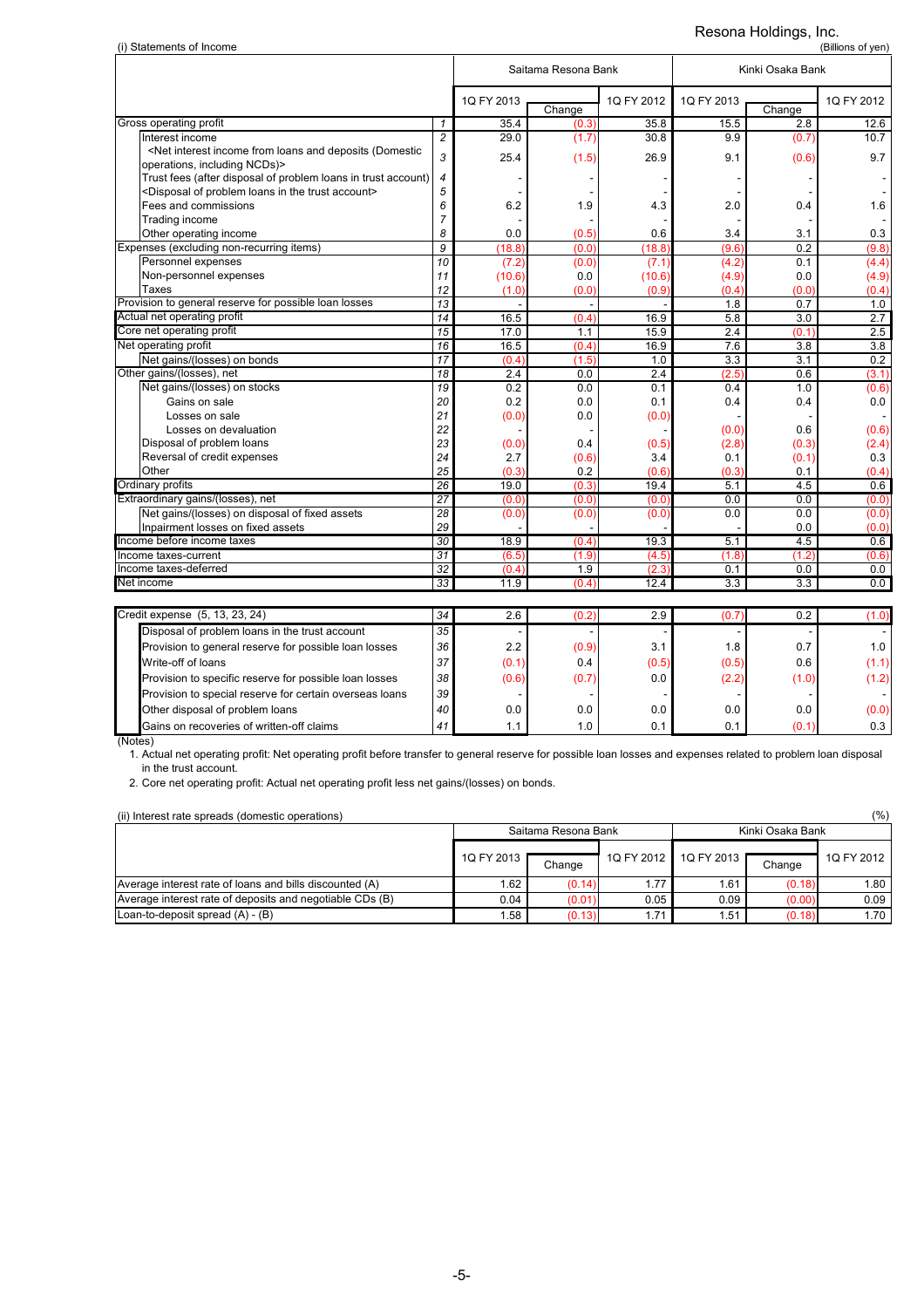# Resona Holdings, Inc.

## **3. Claims Disclosed under the Financial Reconstruction Act Criteria**

|                                          |                                     |             |           |              | (Billions of yen,%) |
|------------------------------------------|-------------------------------------|-------------|-----------|--------------|---------------------|
|                                          |                                     | End of June |           | End of March | End of June         |
|                                          |                                     | 2013[A]     | $[A]-[B]$ | 2013[B]      | 2012                |
|                                          | Unrecoverable or valueless claims   | 66.8        | (3.5)     | 70.3         | 72.6                |
|                                          | Risk claims                         | 343.0       | (2.7)     | 345.7        | 419.1               |
| Total of three banks                     | Claims in need of special attention | 147.9       | (1.1)     | 149.0        | 134.0               |
| [Non-consolidated]<br>(Banking and Trust | Subtotal (A)                        | 557.8       | (7.3)     | 565.2        | 625.8               |
| Account)                                 | <b>Normal Claims</b>                | 26,370.0    | (492.6)   | 26,862.7     | 25,619.8            |
|                                          | Total (B)                           | 26,927.8    | (500.0)   | 27,427.9     | 26,245.7            |
|                                          | NPL Ratio (A) / (B)                 | 2.07        | 0.01      | 2.06         | 2.38                |
|                                          | Unrecoverable or valueless claims   | 47.0        | (0.6)     | 47.6         | 47.5                |
|                                          | <b>Risk claims</b>                  | 202.0       | (7.2)     | 209.2        | 286.2               |
| Resona Bank                              | Claims in need of special attention | 102.1       | 0.9       | 101.2        | 79.8                |
| (Banking and                             | Subtotal (A)                        | 351.2       | (6.9)     | 358.2        | 413.6               |
| Trust Account)                           | <b>Normal Claims</b>                | 17,434.5    | (376.2)   | 17,810.8     | 16,889.9            |
|                                          | Total (B)                           | 17,785.8    | (383.1)   | 18,169.0     | 17,303.6            |
|                                          | NPL Ratio (A) / (B)                 | 1.97        | 0.00      | 1.97         | 2.39                |
|                                          | Unrecoverable or valueless claims   | 10.9        | (2.4)     | 13.3         | 14.9                |
|                                          | <b>Risk claims</b>                  | 79.3        | 3.1       | 76.2         | 75.7                |
|                                          | Claims in need of special attention | 24.2        | (0.1)     | 24.3         | 23.6                |
| Saitama Resona<br><b>Bank</b>            | Subtotal $(A)$                      | 114.5       | 0.5       | 113.9        | 114.3               |
|                                          | <b>Normal Claims</b>                | 6,519.7     | (46.3)    | 6,566.0      | 6,426.0             |
|                                          | Total (B)                           | 6.634.2     | (45.7)    | 6.680.0      | 6,540.3             |
|                                          | NPL Ratio (A) / (B)                 | 1.72        | 0.01      | 1.70         | 1.74                |
|                                          | Unrecoverable or valueless claims   | 8.8         | (0.4)     | 9.3          | 10.1                |
|                                          | <b>Risk claims</b>                  | 61.6        | 1.4       | 60.2         | 57.1                |
| Kinki Osaka                              | Claims in need of special attention | 21.5        | (1.9)     | 23.4         | 30.6                |
| <b>Bank</b>                              | Subtotal (A)                        | 92.0        | (0.9)     | 93.0         | 97.9                |
|                                          | <b>Normal Claims</b>                | 2,415.6     | (70.0)    | 2,485.7      | 2,303.7             |
|                                          | Total (B)                           | 2,507.7     | (71.0)    | 2,578.7      | 2,401.7             |
|                                          | NPL Ratio (A) / (B)                 | 3.67        | 0.06      | 3.60         | 4.07                |

(Note)

The presented figures as of the end of June 2013 are classified in accordance with the categories, which are defined under the provisions of the Article 4 of the Implementing Regulations for the Law Concerning Emergency Measures to Revitalize Financial System. Presented figures are based on the following criteria:

[Classification for disclosure]

Based on the Guidelines for Self-assessment of Asset Quality which was established in accordance with the FSA's Financial Inspection Manual, each of subsidiary banks implemented self-assessment of asset quality as of the end of June 2013. Based on the results of such self-assessments, claims were classified into the disclosure categories.

[Disclosed amount]

Amount reported for each disclosure category is based on the outstanding exposure amount as of the end of June 2013. Also, those claims newly classified as "unrecoverable or valueless," the exposure amount deemed irrecoverable is deducted as an equivalent for partial direct write-offs.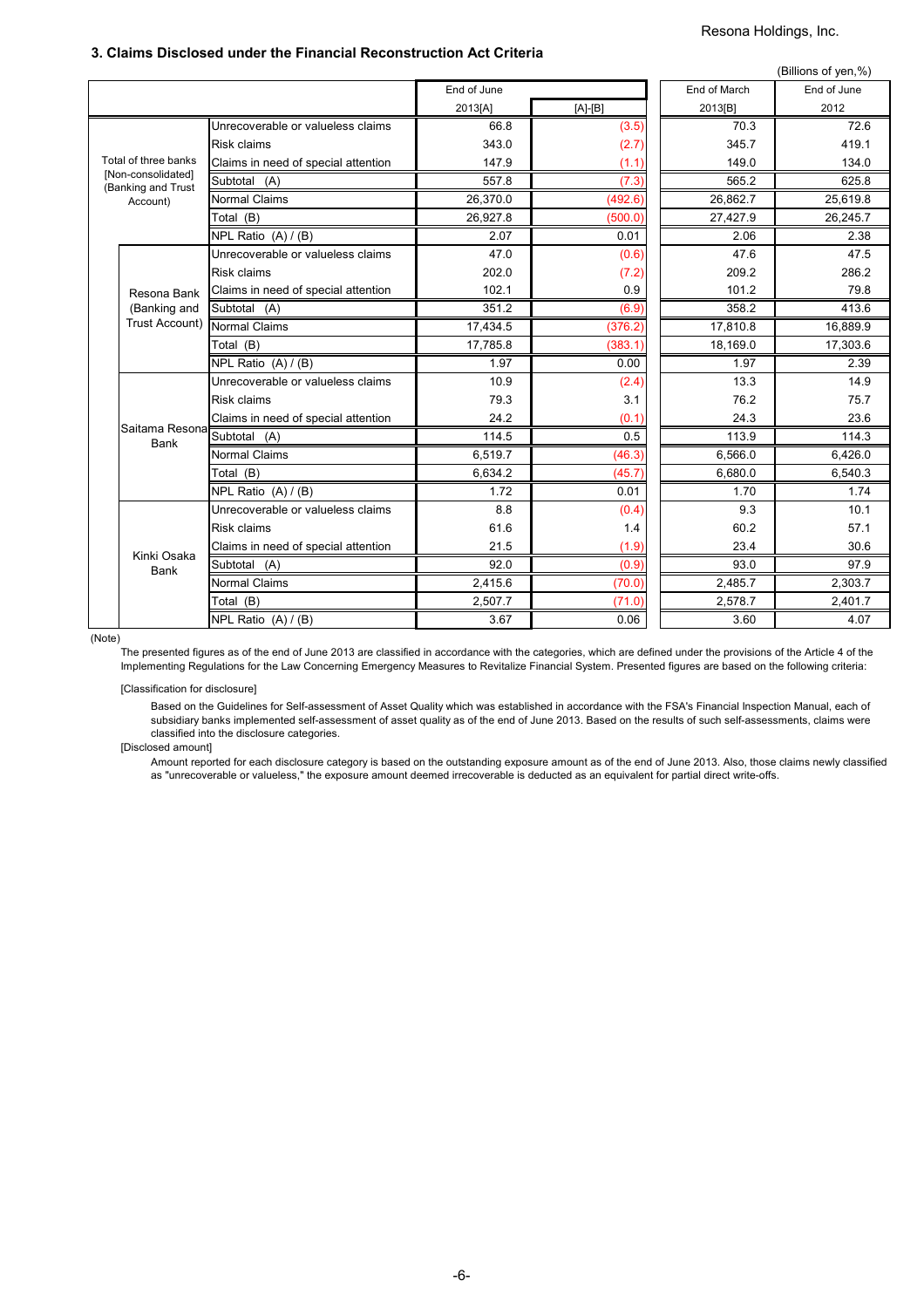## **4. Unrealized Gains/(Losses) on Marketable Securities**

(1) Unrealized gains/(losses) on available-for-sale securities

|  | (Billions of Yen)      |                                         |                                      | End of June 2013 |       |        |                                      | End of March 2013 |       |        |                                      | End of June 2012 |       |        |
|--|------------------------|-----------------------------------------|--------------------------------------|------------------|-------|--------|--------------------------------------|-------------------|-------|--------|--------------------------------------|------------------|-------|--------|
|  |                        |                                         | B/S Amount Unrealized gains/(losses) |                  |       |        | B/S Amount Unrealized gains/(losses) |                   |       |        | B/S Amount Unrealized gains/(losses) |                  |       |        |
|  |                        |                                         |                                      |                  | Gain  | Loss   |                                      |                   | Gain  | Loss   |                                      |                  | Gain  | Loss   |
|  |                        | Available-for-sale<br><b>Securities</b> | 8.203.9                              | 229.4            | 271.2 | (41.8) | 7.952.8                              | 257.5             | 267.9 | (10.3) | 8.667.6                              | 106.5            | 143.7 | (37.2) |
|  | Total of three banks   | <b>Stocks</b>                           | 580.7                                | 246.5            | 252.2 | (5.7)  | 558.7                                | 221.7             | 229.1 | (7.4)  | 413.6                                | 85.1             | 116.0 | (30.8) |
|  | [Non-consolidated]     | Bonds                                   | 7,234.8                              | (14.2)           | 13.4  | (27.7) | 6.990.6                              | 28.3              | 29.6  | (1.2)  | 7,921.3                              | 24.0             | 26.0  | (1.9)  |
|  |                        | Other                                   | 388.3                                | (2.9)            | 5.4   | (8.3)  | 403.4                                | 7.4               | 9.1   | (1.6)  | 332.6                                | (2.6)            | 1.7   | (4.3)  |
|  | Resona Bank            | Available-for-sale<br><b>Securities</b> | 4,617.0                              | 156.3            | 192.9 | (36.6) | 4,213.4                              | 171.1             | 180.4 | (9.2)  | 4.090.6                              | 59.8             | 93.5  | (33.7) |
|  |                        | <b>Stocks</b>                           | 448.0                                | 181.5            | 186.9 | (5.3)  | 427.1                                | 157.9             | 165.0 | (7.1)  | 314.4                                | 53.9             | 84.0  | (30.0) |
|  |                        | Bonds                                   | 3.926.9                              | (20.2)           | 3.3   | (23.5) | 3.570.0                              | 9.1               | 10.1  | (0.9)  | 3.630.6                              | 6.5              | 8.2   | (1.6)  |
|  |                        | Other                                   | 242.0                                | (5.0)            | 2.6   | (7.6)  | 216.2                                | 4.0               | 5.1   | (1.1)  | 145.5                                | (0.6)            | 1.3   | (2.0)  |
|  |                        | Available-for-sale<br><b>Securities</b> | 2.946.8                              | 66.3             | 70.0  | (3.6)  | 3.010.8                              | 74.8              | 75.2  | (0.4)  | 3.740.3                              | 43.4             | 44.6  | (1.1)  |
|  | Saitama Resona<br>Bank | <b>Stocks</b>                           | 123.8                                | 60.6             | 60.8  | (0.1)  | 123.0                                | 59.8              | 59.9  | (0.1)  | 92.6                                 | 29.4             | 29.8  | (0.4)  |
|  |                        | <b>Bonds</b>                            | 2,775.0                              | 5.5              | 8.7   | (3.2)  | 2,841.6                              | 14.1              | 14.3  | (0.2)  | 3,599.1                              | 14.3             | 14.6  | (0.2)  |
|  |                        | Other                                   | 47.9                                 | 0.1              | 0.4   | (0.2)  | 46.2                                 | 0.8               | 0.9   | (0.1)  | 48.5                                 | (0.2)            | 0.1   | (0.4)  |
|  |                        | Available-for-sale<br><b>Securities</b> | 640.0                                | 6.7              | 8.3   | (1.5)  | 728.6                                | 11.6              | 12.2  | (0.6)  | 836.7                                | 3.2              | 5.5   | (2.3)  |
|  | Kinki Osaka<br>Bank    | <b>Stocks</b>                           | 8.8                                  | 4.3              | 4.5   | (0.1)  | 8.5                                  | 4.0               | 4.1   | (0.1)  | 6.5                                  | 1.8              | 2.2   | (0.3)  |
|  |                        | Bonds                                   | 532.8                                | 0.4              | 1.4   | (0.9)  | 579.0                                | 5.0               | 5.0   | (0.0)  | 691.4                                | 3.0              | 3.1   | (0.0)  |
|  |                        | Other                                   | 98.2                                 | 1.9              | 2.4   | (0.4)  | 141.0                                | 2.5               | 3.0   | (0.4)  | 138.6                                | (1.6)            | 0.1   | (1.8)  |

(Note)

.<br>Fair values of floating-rate Japanese government bonds, which are included in "bonds" in the above table, are based on the reference transaction price statistics prepared by the Japan Securities Dealers Association and their net unrealized loss was Y(0.0) bn. These floating-rate JGBs would have Y1.1 bn of unrealized gain based on the fair values computed with a valuation model utilized for an internal administration purpose.

(2) Unrealized gains/(losses) on held-to-maturity bonds

|                                         | (Billions of Yen)   | End of June 2013 |                                      |      |       |  |                                      | End of March 2013 |      |       |         |      | End of June 2012<br>B/S Amount Unrealized gains/(losses)<br>Gain<br>Loss<br>63.7<br>32.4 |       |
|-----------------------------------------|---------------------|------------------|--------------------------------------|------|-------|--|--------------------------------------|-------------------|------|-------|---------|------|------------------------------------------------------------------------------------------|-------|
|                                         |                     |                  | B/S Amount Unrealized gains/(losses) |      |       |  | B/S Amount Unrealized gains/(losses) |                   |      |       |         |      |                                                                                          |       |
|                                         |                     |                  |                                      | Gain | Loss  |  |                                      |                   | Gain | Loss  |         |      |                                                                                          |       |
| Total of three banks [Non-consolidated] |                     | 2.230.2          | 52.7                                 | 53.8 | (1.0) |  | 2.224.7                              | 76.4              | 76.4 | (0.0) | 2.075.2 | 63.1 |                                                                                          | (0.0) |
|                                         | Resona Bank         | 1.465.6          | 26.5                                 | 26.7 | (0.2) |  | 1.486.6                              | 44.5              | 44.5 |       | 1.357.8 | 32.4 |                                                                                          |       |
|                                         | Saitama Resona Bank | 612.2            | 19.1                                 | 19.9 | (0.8) |  | 586.1                                | 24.9              | 24.9 | (0.0) | 565.6   | 23.2 | 23.2                                                                                     |       |
|                                         | Kinki Osaka Bank    | 152.2            | 7.1                                  | 7.1  | (0.0) |  | 151.9                                | 6.9               | 6.9  | (0.0) | 151.7   | 7.4  | 7.4                                                                                      | (0.0) |

#### (3) Stocks of subsidiaries and affiliates

There is no applicable information.

(Notes)

1. Figures in the above table includes "securities", negotiable certificates of deposit included in "cash and due from banks", and trust beneficiary certificates included in "monetary claims bought" stated on the balance sheet.

2. The presented amounts do not include the securities of which it is extremely difficult to estimate fair values.

3. For stocks, market values are based on the average price during the one month prior to the quarter and fiscal year-end. For other securities, market values are based on the market price prevailing on the last day of the relevant period.